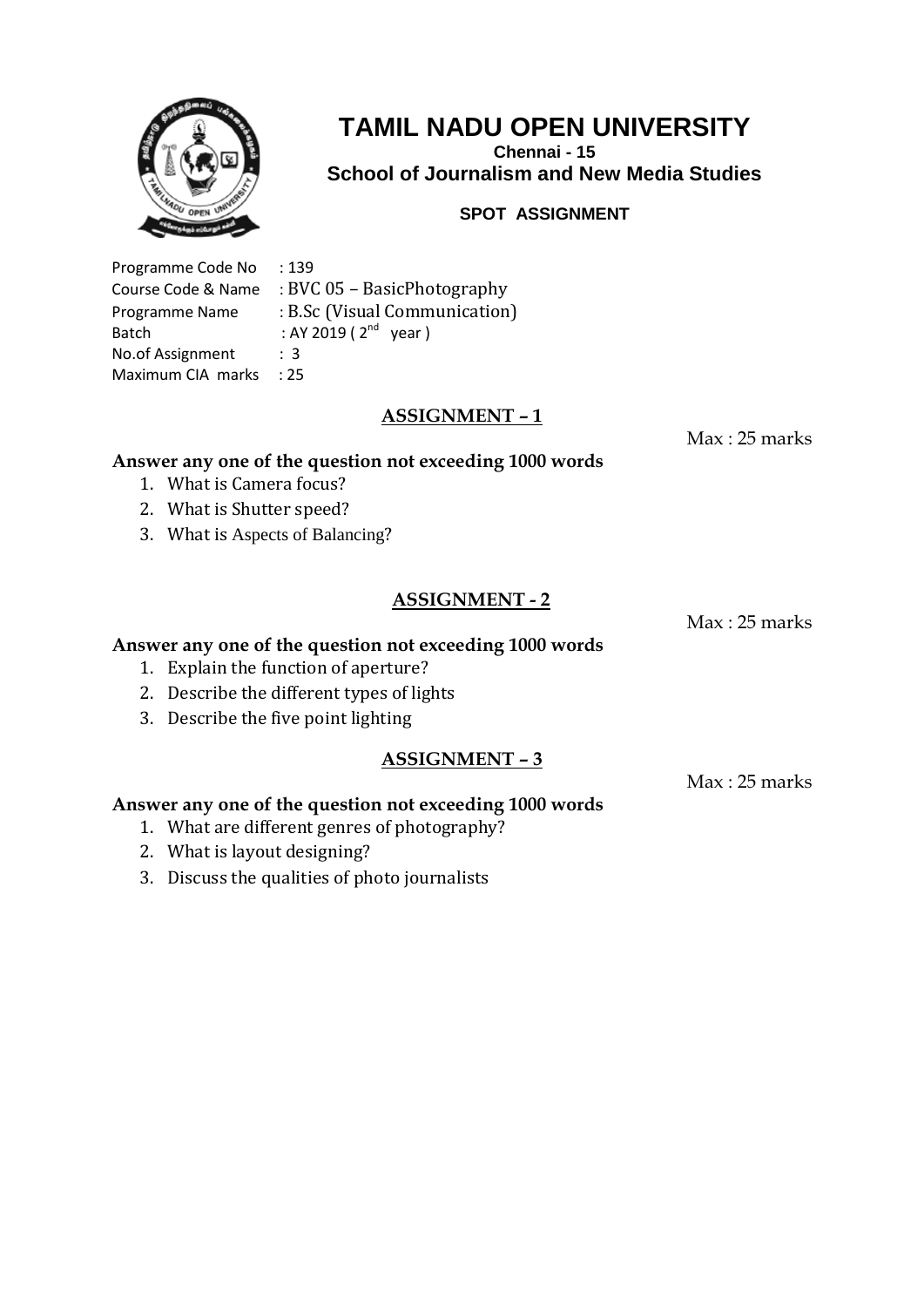

## **TAMIL NADU OPEN UNIVERSITY**

**Chennai - 15 School of Journalism and New Media Studies**

### **SPOT ASSIGNMENT**

Programme Code No : 139 Course Code & Name : BVC 06 – Advertising and Public Relations Programme Name : B.Sc (Visual Communication) Course Code & Name : Batch : AY 2019 (  $2^{nd}$  year ) No.of Assignment : 3 Maximum CIA marks : 25

## **ASSIGNMENT – 1**

Max : 25 marks

Max : 25 marks

#### **Answer any one of the question not exceeding 1000 words**

- 1. What is Creative Agencies?
- 2. What is Scheduling?
- 3. What is Advertisement Reach?

## **ASSIGNMENT - 2**

**Answer any one of the question not exceeding 1000 words** 

- 1. Explain the functions of Advertising Agency
- 2. Describe the various objectives with which an advertisement should bemade
- 3. Describe the process of successful media planning

#### **ASSIGNMENT – 3**

Max : 25 marks

#### **Answer any one of the question not exceeding 1000 words**  1. What is Layout?

- 2. What is Concept Testing?
- 3. Define Sales Promotion and how it is being done during campaigns.